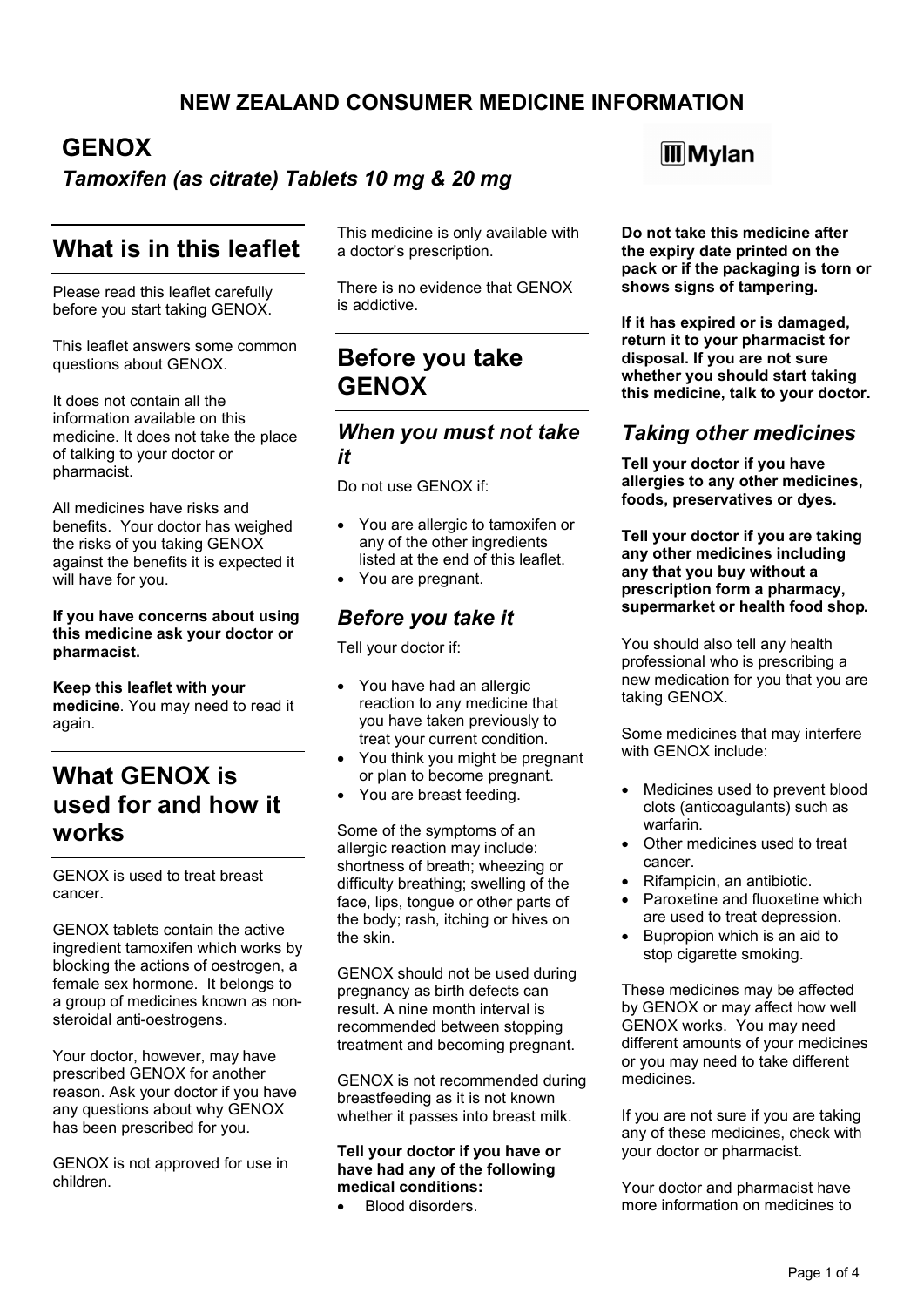be careful with or avoid while taking this medicine.

# **How to take GENOX**

#### **Follow all directions given to you by your doctor or pharmacist.**

They may differ from the information contained in this leaflet.

**If you do not understand the instructions on the box, ask your doctor or pharmacist for help.**

#### *How much to take*

Your doctor will tell you how much GENOX you need to take each day. It is important that you take GENOX as directed by your doctor. Do not take more than the recommended dose.

The initial daily dose for adults and elderly patients is 20mg increasing to 40mg daily if necessary.

GENOX is not approved for use in children.

### *How to take it*

Swallow the tablets with a glass of water at about the same time each day.

GENOX tablets can be taken with or without food.

## *If you forget a dose*

If it is almost time for your next dose, skip the dose you missed and take your next dose when you are meant to. Otherwise, take the missed dose as soon as you remember, and then go back to taking your tablets as you would normally. Do not take a double dose to makeup for the dose you missed. **If you are not sure what to do, ask your doctor or pharmacist.**

Taking your medicine at the same time each day may help you to remember to take it regularly. If you have trouble remembering to take your medicine, ask your pharmacist for some hints.

# **While you are taking GENOX**

### *Things you must do*

If you are about to be started on a new medicine, remind your doctor and pharmacist that you are taking GENOX.

Tell all the doctors, dentists and pharmacists who are treating you that you are taking GENOX.

If you are going to have any blood tests, remind your doctor that you are taking GENOX.

**If you are going to have surgery, tell the surgeon or anaesthetist that you are taking this medicine.** It may affect other medicines used during surgery.

Tell your doctor if you develop a skin rash or hives.

#### **Tell your doctor immediately if you become pregnant while taking GENOX or within nine months of stopping treatment. This might require termination of pregnancy.**

If you go into hospital let the medical staff know that you are taking GENOX.

**Tell your doctor immediately if you notice unusual gynaecological symptoms, especially vaginal bleeding or discharge, even if it occurs after treatment with GENOX has stopped.**

Unusual bleeding or discharge from the vagina are possible side effects of GENOX but they may also be symptoms of uterine or endometrial cancer. These along with other changes to the uterus lining (endometrium) have been reported in association with the use of this medicine.

#### **Visit your doctor regularly so that he/she can check on your progress.**

You will need to have regular gynaecological check-ups while you are taking GENOX. Your doctor may also order regular blood tests to check your calcium levels, white blood cell count and platelet counts.

### *Things you must not do*

**Do not** take more tablets than your doctor tells you to.

**Do not** stop taking GENOX or change the dose without first checking with your doctor.

**Do not** give this medicine to anyone else, even if their symptoms seem similar to yours.

**Do not** take GENOX to treat any other complaints unless your doctor tells you to.

### *Things to be careful of*

**Be careful driving or operating machinery until you know how GENOX affects you.**

GENOX may cause dizziness, light headedness, fatigue or blurred vision in some people. If this occurs do not drive, operate machinery or do anything else that could be dangerous.

#### **Be careful when drinking alcohol while you are taking this medicine.**

If you drink alcohol, dizziness or light-headedness may be worse.

## **Side effects**

#### **Tell your pharmacist or doctor as soon as possible if you do not feel well while you are taking GENOX**.

All medicines can have some unwanted effects. Sometimes they are serious, most of the time they are not. You may need medical treatment if you get some of the side effects.

#### **Do not be alarmed by this list of possible side effects.**

You may not experience any of them.

**Ask your doctor or pharmacist to answer any questions you may have.**

**Tell your pharmacist or doctor if you notice any of the following and they worry you:**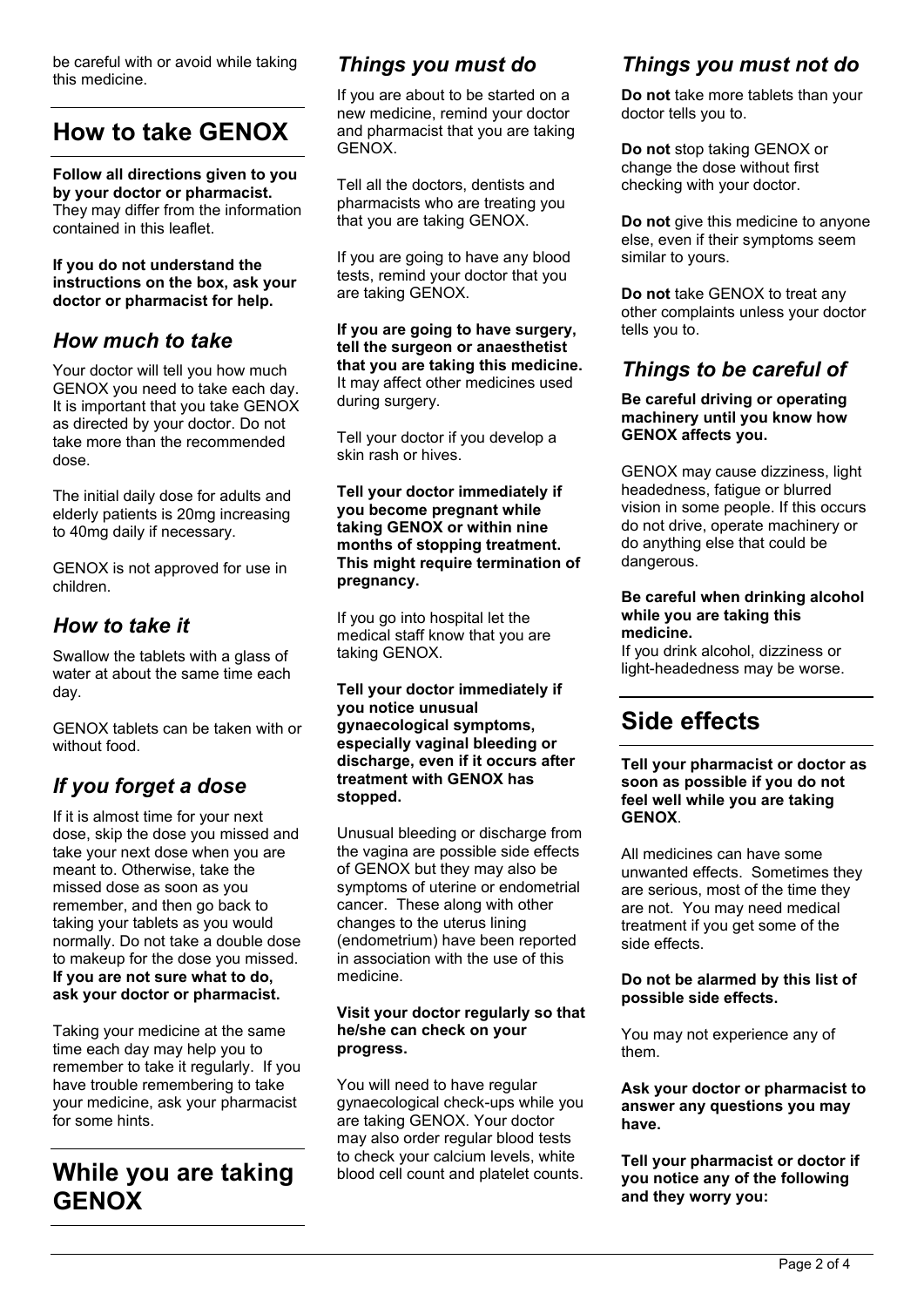- hot flushes
- nausea, vomiting
- distorted sense of taste
- itching around the genital area
- headache, dizziness or lightheadedness
- diarrhoea or constipation
- fluid retention
- leg cramps
- tingling or numbness of hands or feet ("pins and needles")
- unusual hair loss or thinning
- muscle tenderness or weakness
- fatigue

These are the milder side effects of GENOX.

#### **Tell your doctor immediately if you notice any of the following:**

- Any changes in your period
- Unusual/changes in vaginal discharge
- Abnormal vaginal bleeding (e.g. bleeding between periods, heavier than normal bleeding and bleeding after menopause)
- Unusual pain or pressure around your pelvis, in your bones or anywhere in your body
- Excessive thirst
- Swelling of the hands, ankles and feet
- Lower stomach pain or discomfort
- Pain and reddening around the tumour
- Unusual tiredness, shortness of breath and dizziness when exercising, and looking pale
- Problems with vision
- Unexplained bruising
- Skin rash, itchiness or swellings on the skin and hives (if severe rash or blistering of skin tell your doctor immediately or go to the nearest Accident and Emergency)
- Frequent infection, fever, severe chills, sore throat or mouth ulcers
- Yellowing of the skin and eyes, and dark coloured urine

If you have unusual vaginal bleeding or other gynaecological symptoms such as pelvic pain or pressure when you are taking GENOX or anytime afterwards, tell your doctor. This is because changes to the lining of the womb may occur, some of which may be serious.

The above list includes serious side effects that may require medical attention.

#### **Tell your doctor immediately or go to your nearest Accident and Emergency if you experience any of the following symptoms:**

- An unusual cough
- shortness of breath; wheezing or difficulty breathing; swelling of the face, lips, tongue or other parts of the body; rash, itching or hives on the skin.
- Severe pain in the chest which may reach the left arm
- Breathlessness
- Any unusual, severe or prolonged headache or migraine attack
- Partial or complete loss of vision, or double vision
- Slurring or speech disability
- Sudden changes to your hearing, sense of smell, or taste
- Dizziness or fainting
- Weakness or numbness in any part of your body
- Severe pain in your stomach
- Severe pain or swelling in either of your legs.

Increase risk of blood clots and ovarian cysts (in pre-menopausal women) have been seen with **GENOX** 

A blood clot is a very serious side effect. You may need urgent medical attention or hospitalisation.

An increased level of triglycerides (fat in the blood) sometimes with pancreatitis (pain or tenderness in the upper abdomen) has been seen with GENOX.

The list of side effects mentioned above is not complete. If you should suffer from any of these side effects or any other undesired effect please tell your doctor or pharmacist.

Do not be alarmed by this list of possible side effects. You may not experience any of them.

# **In case of overdose**

You should only take the number of tablets that you have been told.

**Immediately contact your doctor or the National Poisons Information Centre (0800 POISON or 0800 764 766) or go to the Accident and Emergency department at your nearest hospital, if you think that you may have taken too much, or if anyone else has taken any GENOX by mistake. Do this even if there are no signs of discomfort or poisoning. You may need urgent medical attention.** Take the pack of GENOX with you if you can.

Keep telephone numbers for these places handy.

# **Storage conditions**

Do not take this medicine after the expiry date shown on the pack or if the packaging shows signs of tampering.

Keep your GENOX tablets in the blister pack until it is time to take them. If you take the tablets out of the pack, they may not keep well.

Store below 25°C and protect from light and moisture.

Keep GENOX out of reach of children. A locked cupboard at least one and a half meters above the ground is a good place to store medicines.

Do not store GENOX or any other medicine in the bathroom or near a sink. Do not leave GENOX in the car or on window sills.

## *Disposal*

If your doctor tells you to stop taking GENOX or it has passed the expiry date, ask your pharmacist what to do with the remaining medicine.

# **Product description**

### *What it looks like*

GENOX is available in two strengths:

 GENOX 10 a round white tablet marked "TN" over "10" on one side and G on the other side.